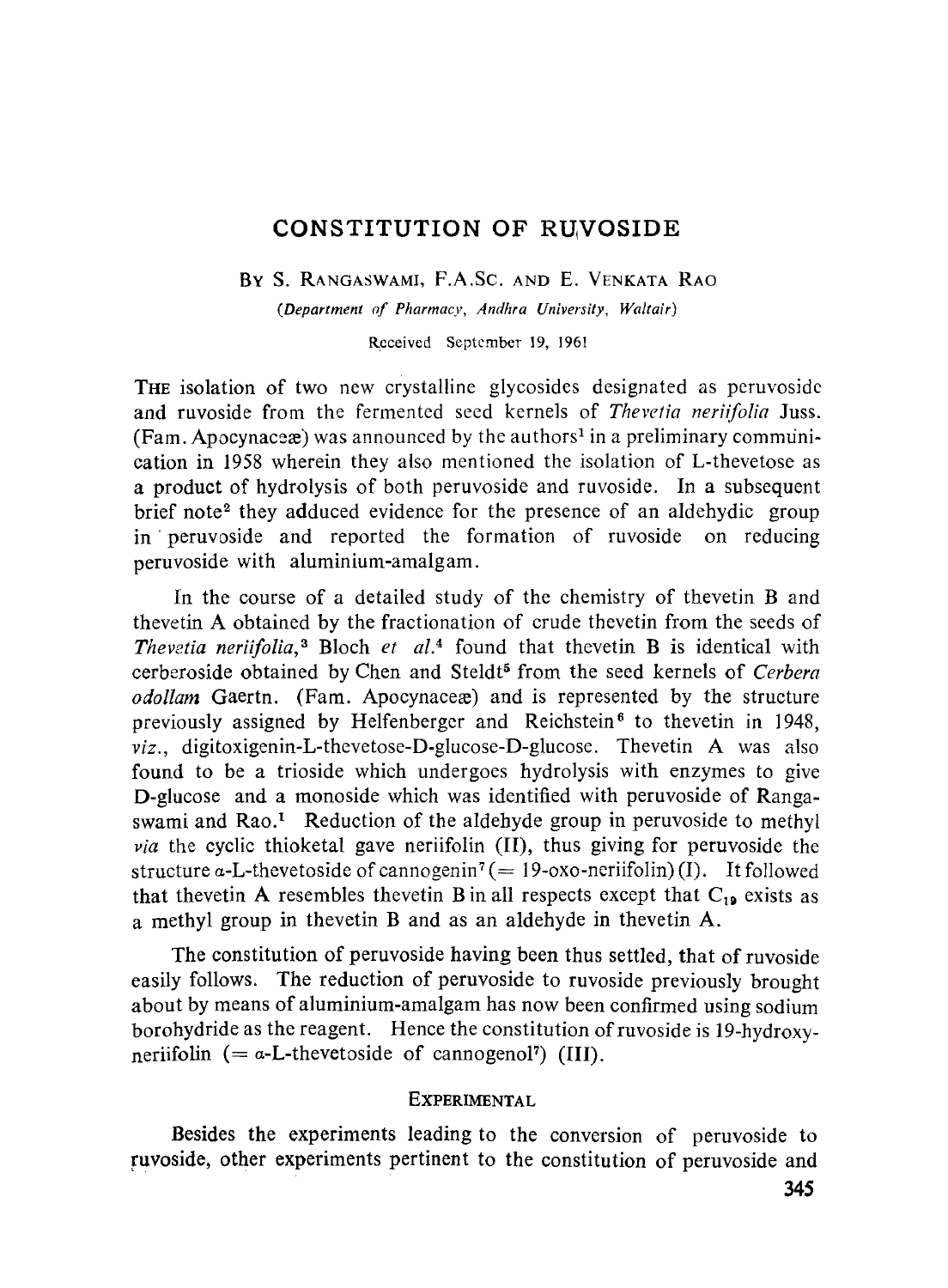ruvoside which have only been mentioned in the form of preliminary notes<sup>1,2</sup> and which have not been described anywhere in the literature till now ate also briefly described below.

*Peruvoside* (I).--Colourless prisms from methanol or methanol-ether m.p. 160-64°/210-16°. Legal reaction: positive; Keller-Kiliani reaction: negative; colour with conc. sulphuric acid: yellow-deep yellow-pale brown.  $[a]_{p}^{30} = -69.6^{\circ} \pm 3^{\circ}$  (c = 1.124 in methanol). Found: C, 65.2; H,  $8.4; -OCH_3, 5.9\%$ .  $C_{30}H_{44}O_9$  (I) requires: C, 65.7; H, 8.1; -OCH<sub>3</sub>  $(1), 5.7\%$ 

*Isoperuvoside.--This* was obtained by the action of potassium hydroxide in methyl alcohol employing the conditions of (a) Smith<sup>8</sup> and (b) Sigg *et al.*<sup>9</sup> It crystallized from methanol as colourless needles, m.p.  $228-30^\circ$ . Legal reaction : negative.  $[a]_p^{32} = -76.1^\circ \pm 2^\circ (c = 0.812 \text{ in methanol}).$  Found: C,  $64.7$ ; H,  $8.4$ ;  $-OCH_3$ ,  $5.8\%$ .  $C_{30}H_{44}O_9$  requires: C,  $65.7$ ; H,  $8.1$ ;  $-OCH<sub>3</sub>$  (1)  $5.7\frac{6}{10}$ .

*Isoperuvoside acetate.--This* was prepared by the action of acetic anhydride and pyridine on isoperuvoside in the cold. It crystallized from acetone-ether as colourless needles, m.p. 235-38° (decomp).  $[a]_0^{31}$ =  $-36.5^{\circ} \pm 3^{\circ}$  (c = 0.602 in methanol). Found: C, 63.5; H, 7.7; -OCH<sub>3</sub>,  $5.2$ ;  $-COCH_3$ ,  $12.9\%$ .  $C_{34}H_{48}O_{11}$  requires: C,  $64.5$ ; H,  $7.6$ ;  $-OCH_3$ (1),  $4.9$ ;  $-COCH<sub>3</sub>$  (2),  $13.6\%$ .

*Peruvoside semicarbazone* prepared by the action of semicarbazide hydrochloride and sodium acetate in methyl acohol in the cold crystallized from dilute alcohol as colourless needles, m.p.  $266-68^\circ$  (decomp). Found: N,  $7.1\%$ .  $C_{a1}H_{47}O_9N_3$  requires: N,  $6.9\%$ .

*Betaine hydrazone of peruvoside using Girard reagent T.*—This was prepared by treating peruvoside (100mg.) with Girard reagent T (freshly crystallized from absolute alcohol)  $(62 \text{ mg.})$  in methanol  $(10 \text{ ml.})$  and pure acetic acid  $(0.5 \text{ ml.})$ . The product was worked up as per the procedure of Schindler and Reichstein.<sup>10</sup> It crystallized from dilute alcohol as fine plates, m.p. 276-80° (decomp.). Found: N,  $6.2\%$ ,  $C_{35}H_{56}O_9N_3Cl$  requires: N,  $6.0\%$ 

*Peruvosidic acid (IV).*—This was obtained by the action of chromic acid in glacial acetic acid on peruvoside in the cold employing enough reagent to provide just over one equivalent of oxygen according to the method described by Hegedus et al.<sup>11</sup> The acid crystallized from aqueous alcohol as colourless prisms, m.p. 226-28° (decomp.). Legal reaction: positive,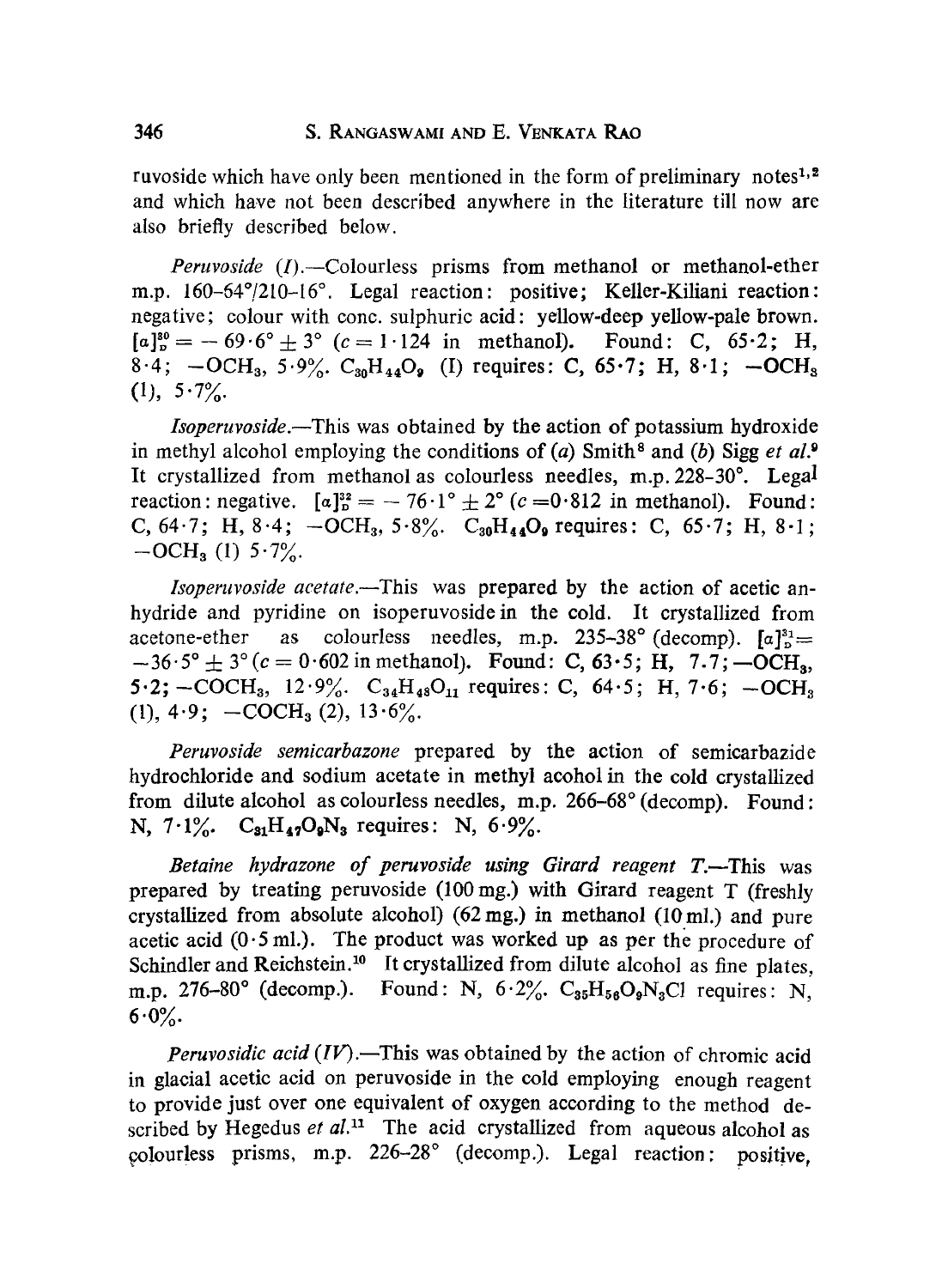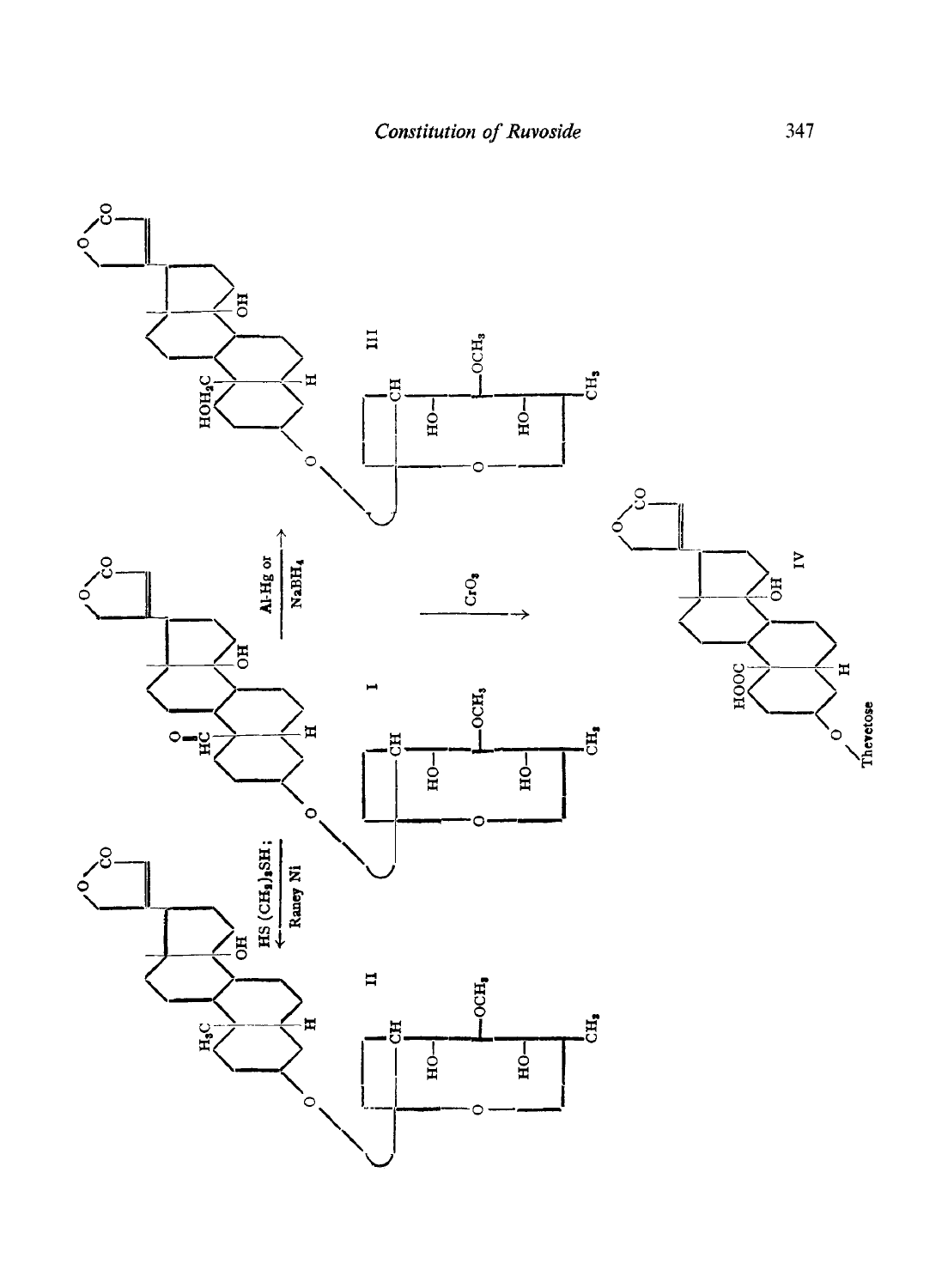$[a]_{p}^{39} = -57^{\circ} \pm 3^{\circ}$  (c = 0.763 in methanol). Found: C, 63.0; H,  $8.2$ ;  $-OCH_3$ ,  $5.6\%$ .  $C_{30}H_{44}O_{10}$  (IV) requires: C, 63.8; H, 7.9;  $-OCH_3$  $(1), 5.5\%$ 

*Peruvosidic acid methyl ester* prepared by the action of ethereal diazomethane on peruvosidic acid in methanol crystallized from acetone-ether as colourless short needles, m.p. 130-34°.  $[a]_p^{20} = -25.6^\circ \pm 3^\circ$  (c = 0.651 in methanol). Found: C,  $63.4$ ; H,  $8.2$ ;  $-OCH_8$ ,  $10.8\%$ .  $C_{s1}H_{4.6}O_{10}$ requires: C,  $64.3$ ; H,  $8.0$ ;  $-OCH_3$  (2),  $10.7\%$ .

*Ruvoside* (*III*).—It crystallized from methanol-ether as colourless prisms, m.p. 228-30 $^{\circ}$ . It gave positive Molisch and Legal reactions and a negative Keller-Kiliani reaction. Colour with conc. sulphuric acid: pale yellow-pinkdeep pink-rose.  $[a]_p^{27} = -57.8^\circ \pm 3^\circ (c = 0.663 \text{ in methanol}).$  Found: C,  $64.4$ ; H,  $8.4$ ;  $-OCH_3$ ,  $5.8\%$ .  $C_{30}H_{46}O_9$  (III) requires: C,  $65.4$ ; H,  $8.4$ ;  $-OCH_3$  (1),  $5.6\%$ .

*Lactone titration.*—Ruvoside  $(20.1 \text{ mg.})$  was refluxed with  $0.1 \text{ N}$  alcoholic potash (10 ml.) for 2 hours and titrated with  $0.1 \text{ N}$  sulphuric acid using phenolphthalein as indicator. A blank experiment was simultaneously done. Alkali consumed:  $0.401$  ml. of  $0.1$  N alkali, corresponding to 1.1 lactone group.

*Ruvoside acetate.--Ruvoside* was acetylated with pyridine and acetic anhydride in the cold. The acetate could not be satisfactorily crystallized. By dissolving it in a small quantity of acetone and adding absolute ether a microcrystalline powder, m.p. 110-22° was obtained. Colour with conc. sulphuric acid: yellow-orange-pink.  $[a]_p^{27} = -35.8^\circ \pm 2^\circ$   $(c = 0.922$ in chloroform). Found: C, 63.5; H, 7.7;  $-COCH_3$ ,  $18.3\%$ . C<sub>36</sub>H<sub>52</sub>O<sub>12</sub>. requires: C,  $63.9$ ; H,  $7.7$ ;  $-COCH<sub>3</sub>(3)$ ,  $19.1\%$ .

*Isoruvoside* prepared by the action of cold methyl alcoholic potash on ruvoside as described earlier<sup>8</sup> crystallized from methyl alcohol as colourless needles, m.p. 234-37°. Legal reaction: negative. Found: C,  $65.0$ ; H,  $9.0$ .  $C_{30}H_{40}O_9$  requires: C, 65.4; H, 8.4%.

*Isoruvoside acetate.--Isoruvoside* was acetylated with pyridine and acetic anhydride at room temperature. The product crystallized from acetoneether as fine short needles, m.p.  $197-200^\circ$ . Found: C,  $63.7$ ; H,  $8.2$ ;  $-COCH<sub>3</sub>$ , 18.3%.  $C_{36}H_{52}O_{12}$  requires; C, 63.9; H, 7.7;  $-COCH<sub>3</sub>$  (3),  $19.1\%$ .

*Hydrolysis of ruvoside.--Ruvoside* (300mg.) was treated with Kiliani's mixture<sup>12</sup> (10 ml.) (acetic acid: conc. hydrochloric acid: water,  $7:2:11$ )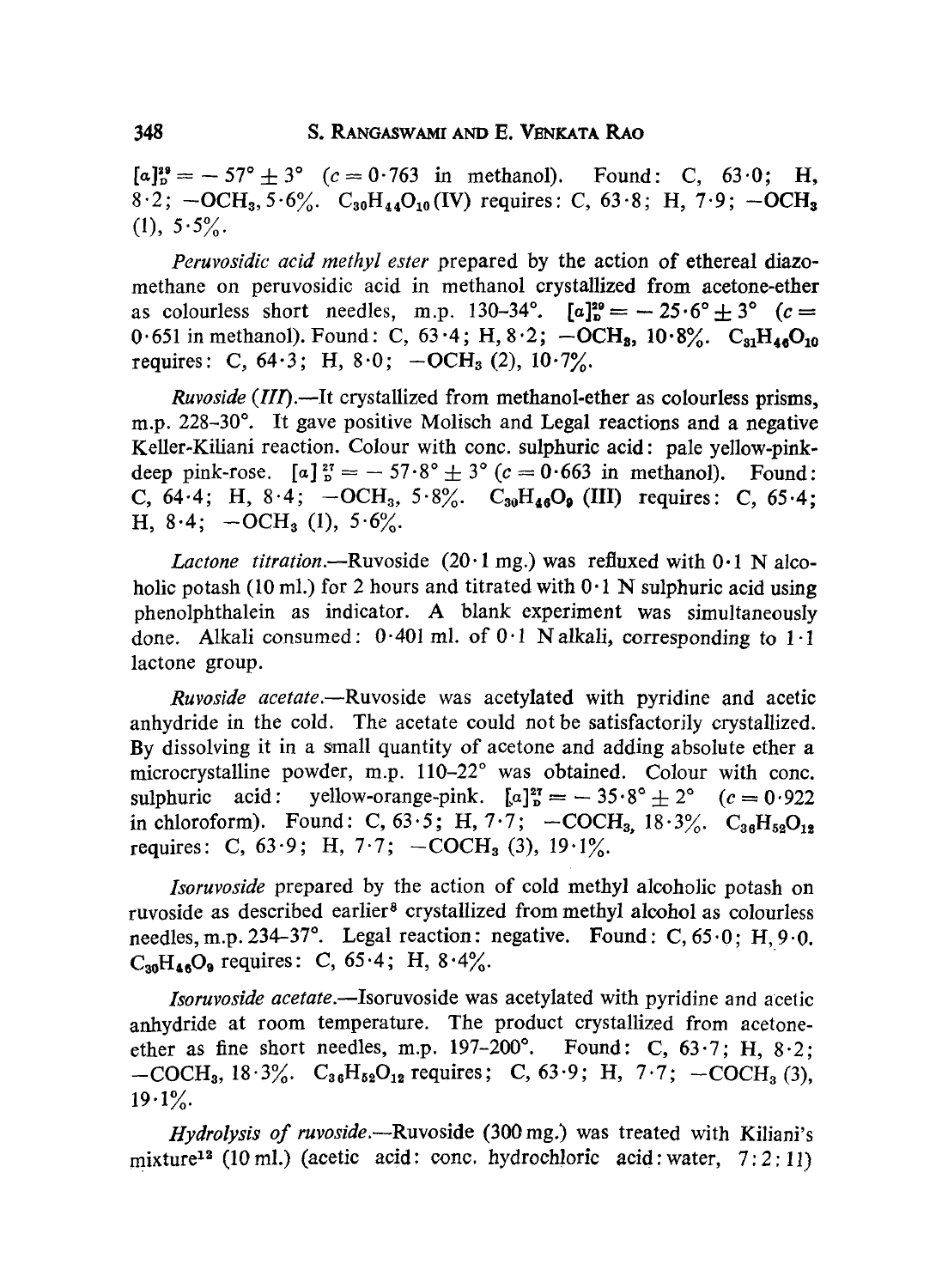and heated for 50 mts. in a boiling water-bath. The yellow solution was cooled and left in the iee-chest for 18 hours when a viscous layer settled down. The superaatant liquid was transferred to a separating funnel and the viscous layer washed with small quantities of water which were transferred to the separating funne!. The aqueous liquid was extracted with chloroform and the extracts after washing with a little water, 2 N sodium carbonate and water were mixed with the viscous layer, the chloroform solution dried over sodium sulphate and the solvent removed under vacuum. The residue (195 mg.) was chromatographed over alumina when two crystalline sugar-free fractions (negative Molisch test) melting at  $228-30^{\circ}$  and  $169-72^{\circ}$  were obtained in small yields. These fractions have not been characterized.

The aqueous liquid and the first wash-water described above were mixed and worked up for the sugar moiety as deseribed by Rheiner *et al. 13* under the hydrolysis of odoroside-H-monoacetate. The sugar crystallized from acetone-ether as colourless needles, m.p. 126-29°.  $[a]_p^{31} = -65.8^\circ + 3^\circ$ (after 10 mts.) and  $- 35.7^{\circ} \pm 3^{\circ}$  (after 14 hours) ( $c = 0.681$  in water). Found: C, 47.6; H, 8.1; - OCH<sub>3</sub>, 17.1%. C<sub>7</sub>H<sub>14</sub>O<sub>5</sub> requires: C, 47.2; H,  $7.9$ ;  $-OCH<sub>3</sub>$  (1),  $17.4\%$ .

Mixed m.p. with authentic L-thevetose obtained from neriifolin by Kiliani hydrolysis was undepressed.

*Hydrolysis of peruvoside.*--Peruvoside was hydrolysed exactly as described under ruvoside. The sugar isolated in the same manner crystallized as colourless needles from acetone-ether, m.p. 125-28°.  $[a]_p^{27} = -67.2^\circ + 2^\circ$ (after 10 mts.) and  $- 33.2^\circ \pm 2^\circ$  (after 14 hours) ( $c = 1.366$  in water). Found: C, 47.2; H, 7.8;  $-OCH_3$ , 17.0%. C<sub>7</sub>H<sub>14</sub>O<sub>5</sub> requires: C, 47.2; H, 7.9;  $-OCH<sub>a</sub>$  (1), 17.4%.

Mixed m.p.s with L-thevetose from neriifolin and from ruvoside were undepressed. On paper chromatogram using the solvent system butanolpyridine-water<sup>14</sup> authentic thevetose from neriifolin and the sugars from peruvoside and ruvoside behaved exactly alike.

*Reduction of peruvoside to ruvoside.* (a) Using aluminium-amalgam (method of Rabald and Kraus<sup>15</sup>). The reduction was carried out as per details described by Doebel et al.<sup>16</sup> in their experiments on the reduction of *a*-antiarin to *al*-dihydro-*a*-antiarin. The reduction product was chromatographed over alumina. The methanol-chloroform eluates containing  $1\%$  and  $2\%$  of methanol gave unchanged peruvoside (m.p. and mixed m.p.) and the methanol-chloroform eluate containing 5% methanol, on crystalliza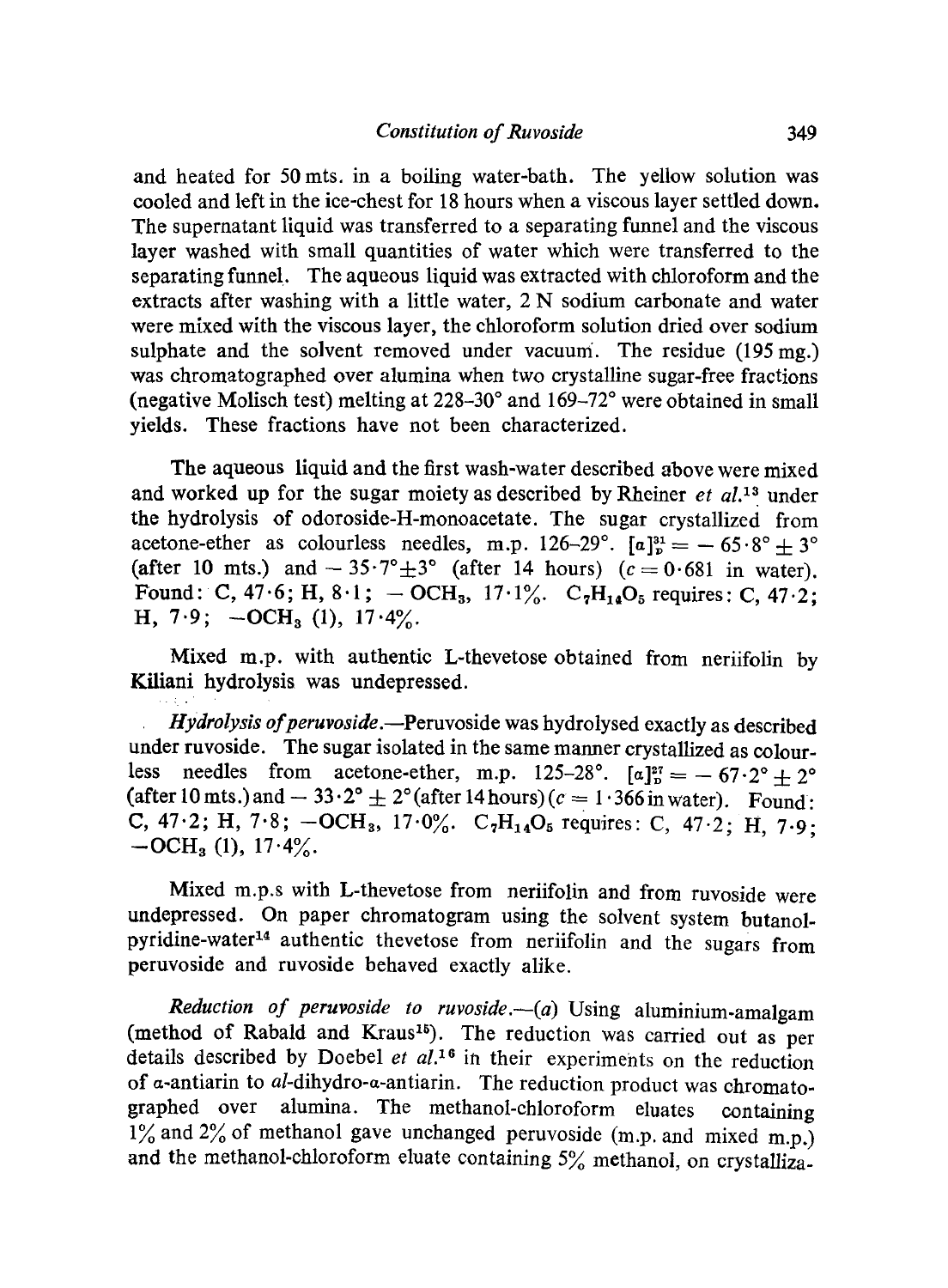tion from methanol-ether, yielded ruvoside as colourless prisms, m.p.  $232-34^\circ$ . Colour reactions were same as with natural ruvoside.  $[a]_p^{27} = -61.5^\circ \pm 3^\circ$  $(c=0.602$  in methanol). Found: C, 65.0; H, 8.5;  $-$ OCH<sub>3</sub>, 5.9%.  $C_{50}H_{46}O_9$  requires: C, 65.4; H, 8.4;  $-OCH_3$  (1), 5.6%.

Mixed m.p. with natural ruvoside was undepressed. The behaviours of these two samples on paper chromatogram (solvent system: chloroformformamide) were identical.

*(b)* Using sodium borohydride (method of Hunger and Reichstein).<sup>17</sup>—The reduction was carried out as per details described by Golab *et al.*<sup>7</sup> in their experiments on the reduction of cannogenin to cannogenol. The reduction product was chromatographed over alumina. Unchanged peruvoside and ruvoside were eluted by the same solvents as in experiment  $(a)$ . The latter crystallized from methanol-ether as prisms, m.p. 232-34°. Colour reactions were identical with natural ruvoside. Mixed m.p. with natural ruvoside was undepressed.  $[a]_p^{28} = -59.7^\circ \pm 2^\circ$  ( $c = 0.620$  in methanol).

*Note.--Substances* for analysis and rotation were dried to constant weight in high vacuum at  $110^{\circ}$  and  $80^{\circ}$  respectively.

## **SUMMARY**

The constitution of ruvoside, a new glycoside from *Thevetia neriifolia,*  has been shown to be  $\alpha$ -L-thevetoside of cannogenol (= 19-hydroxy-nerifolin).

## **REFERENCES**

|    | 1. Rangaswami, S. and<br>Venkata Rao, E.                       | J. Sci. industr. Res., 1958, 17 <b>B.</b> 331.                      |
|----|----------------------------------------------------------------|---------------------------------------------------------------------|
| 2. |                                                                | <i>Ibid.</i> , 1959, <b>18 B,</b> 443.                              |
|    | 3. Boehringer, Sohne, C. H.<br>Ingelheim                       | Austrian Patent, 195577 of 1958.                                    |
|    | 4. Bloch, R., Rangaswami, S.<br>and Schindler, O.              | Helv. Chim. Acta, 1960, 43, 652.                                    |
|    | 5. Chen, $K$ , $K$ , and<br>Steldt, F. A.                      | <b>J.</b> Pharmacol. exp. Therap., 1942, 76, 167.                   |
|    | 6. Helfenberger, H. and<br>Reichstein, T.                      | Helv. Chim. Acta, 1948, 31, 1470.                                   |
|    | 7. Golab, T., Trabert,<br>CH., Jager, H. and<br>Reichstein, T. | <i>Ibid.</i> , 1959, <b>42,</b> 2418.                               |
|    | 8. Smith, S.                                                   | <i>J. Chem. Soc.</i> , 1930, 2481.                                  |
| 9. | Reichstein, T.                                                 | Sigg, H. P., Tamm, Ch. and <i>Helv. Chim. Acta</i> , 1955, 38, 176. |